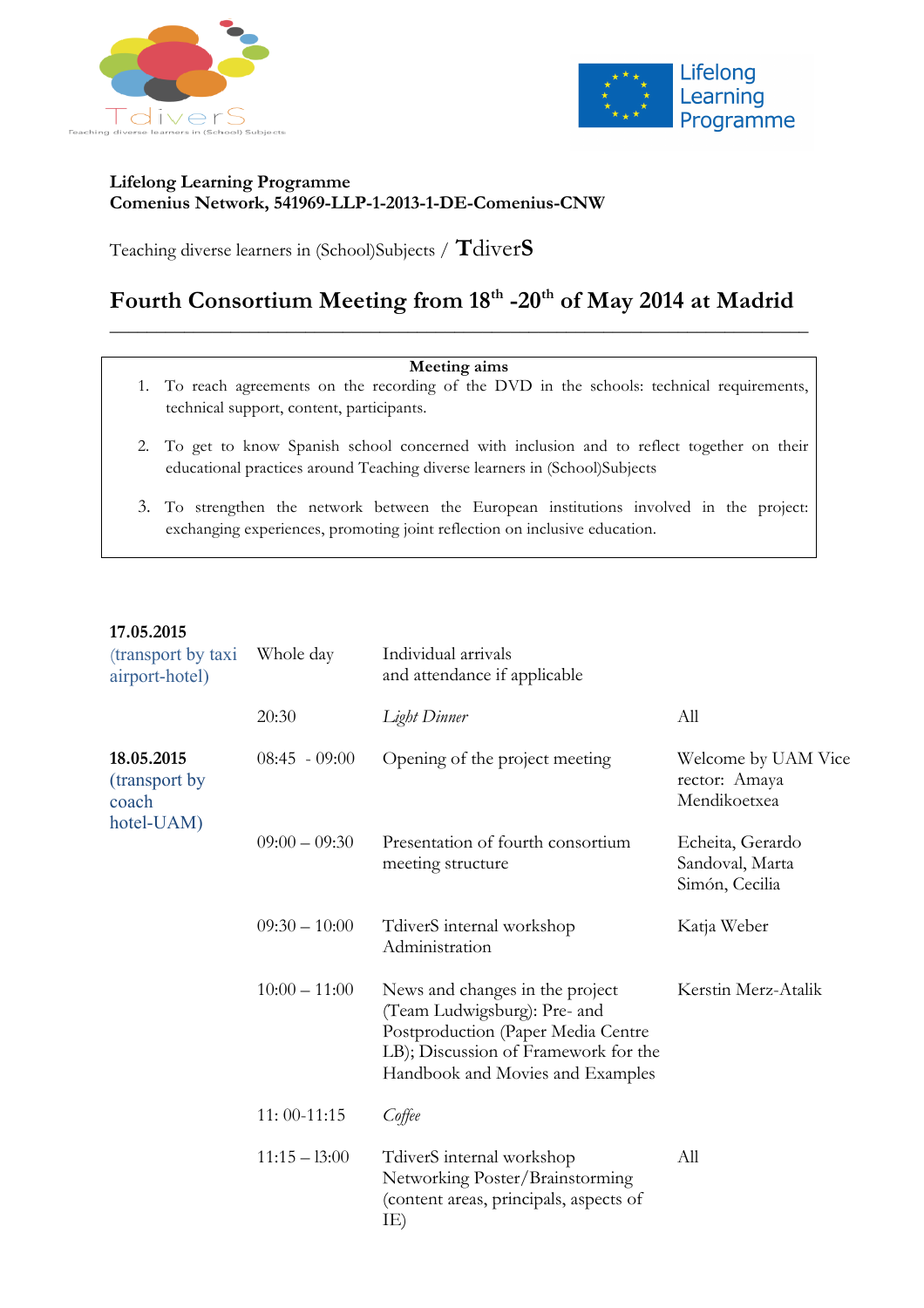



### **Lifelong Learning Programme Comenius Network, 541969-LLP-1-2013-1-DE-Comenius-CNW**

Teaching diverse learners in (School)Subjects / **T**diver**S**

# Fourth Consortium Meeting from 18<sup>th</sup> -20<sup>th</sup> of May 2014 at Madrid

|                                         |                 | Next steps Video production (WP-<br>leader: Lithuania)                                              | Skype with Jan-René<br>Schluchter                                  |
|-----------------------------------------|-----------------|-----------------------------------------------------------------------------------------------------|--------------------------------------------------------------------|
|                                         |                 | Next steps Literature-Review (WP-<br>Leader: Luxembourg)                                            |                                                                    |
|                                         | $13:00 - 14:15$ | Lunch, UAM                                                                                          | All                                                                |
|                                         | $15:00 - 16:00$ | Cardenal Spínola School: visit                                                                      | All                                                                |
|                                         | 16:00-17:00     | Discussion group                                                                                    | All (leadership: teacher<br>from Germany)<br>Cardenal Spínola team |
|                                         | 19:00           | Dinner                                                                                              | All                                                                |
| 19.05.2015                              |                 |                                                                                                     |                                                                    |
| (transport by<br>coach<br>hotel-school) | $09:00 - 10:00$ | Padre Piquer Educational Center:<br>visit                                                           | All                                                                |
|                                         | 10.00-11.00     | Discussion group                                                                                    | All (leadership: teacher<br>from Iceland)<br>Padre Piquer team     |
|                                         | $11.00 - 11.15$ | Coffee                                                                                              |                                                                    |
|                                         | 11.15-13.00     | TdiverS internal workshop<br>Discussion of Framework for the<br>Handbook and Movies and<br>Examples | Kerstin Merz-Atalik                                                |
|                                         | $13.30 - 14:30$ | Lunch (Ponce de Leon Educational<br>Center)                                                         | All                                                                |
|                                         | $15:00 - 16:00$ | Ponce de Leon Educational Center:<br>visit                                                          | All                                                                |